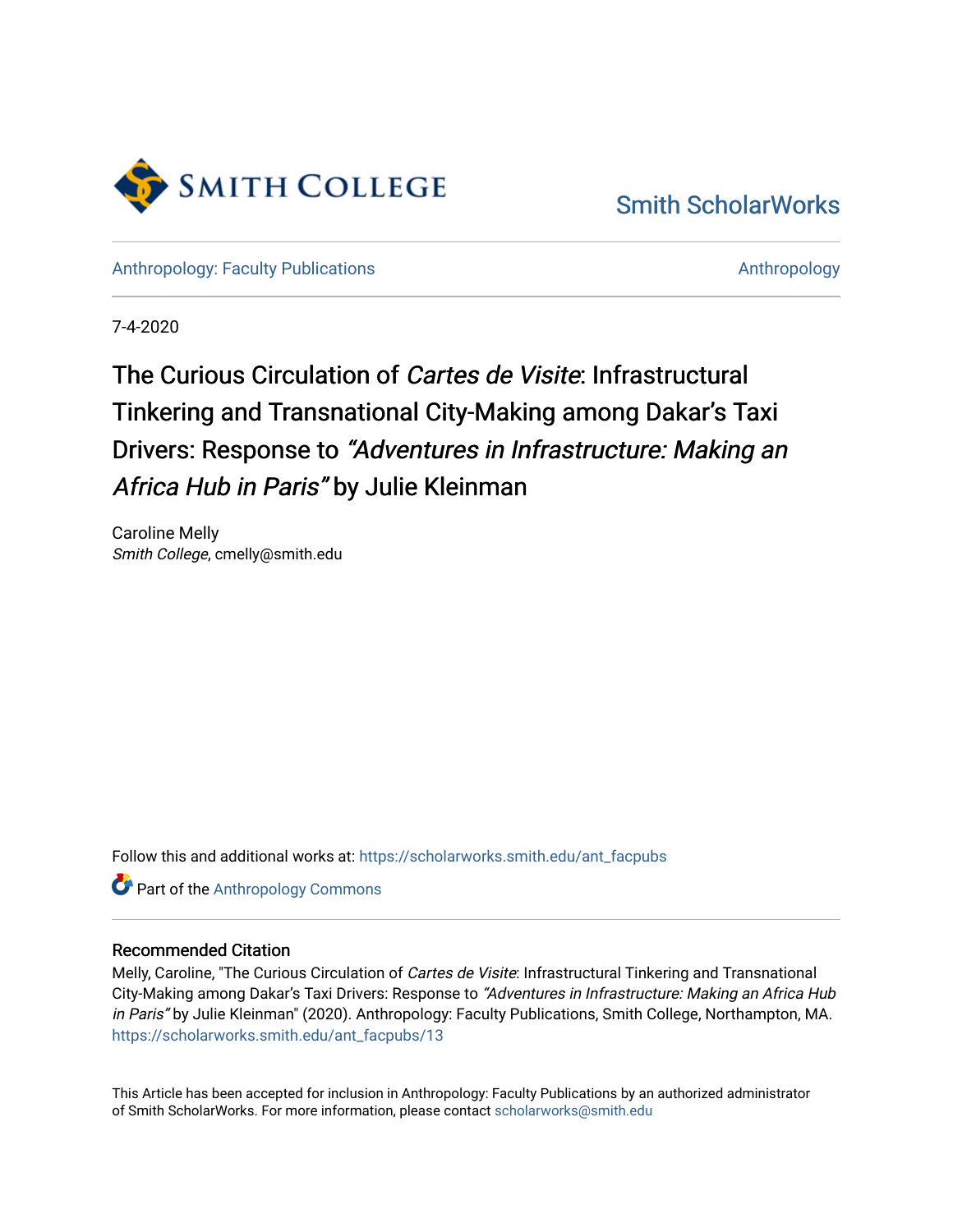# *City & Society*

The Curious Circulation of *Cartes de Visite:* Infrastructural Tinkering and Transnational City-Making among Dakar's Taxi Drivers

## *Response to "Adventures in Infrastructure: Making an Africa Hub in Paris"* by Julie Kleinman

Caroline Melly, Smith College

Just as my research kicked off in Dakar, Senegal, in the early days of 2006, so too did a series of dramatic infrastructural projects. Financed by various multinational investment partnerships and overseen by the Senegalese state, these *grands travaux* aspired to transform the peninsular African city into a global hub for investment and travel. All at once, luxury hotels, shopping plazas, and apartment complexes began rising from the dusty earth, dramatically transforming the city's landscape. Perhaps most visibly, two separate road construction schemes were initiated. These highway projects aimed to facilitate movement within the densely inhabited metropolitan area and to better connect it with the country's vast interior. In the short term, however, these projects further strained circulations, prompting road closures, creating a bewildering labyrinth of sanctioned detours and illicit routes, and disrupting economic exchange and urban rhythms. In many ways, it seemed that urban life had come to a halt.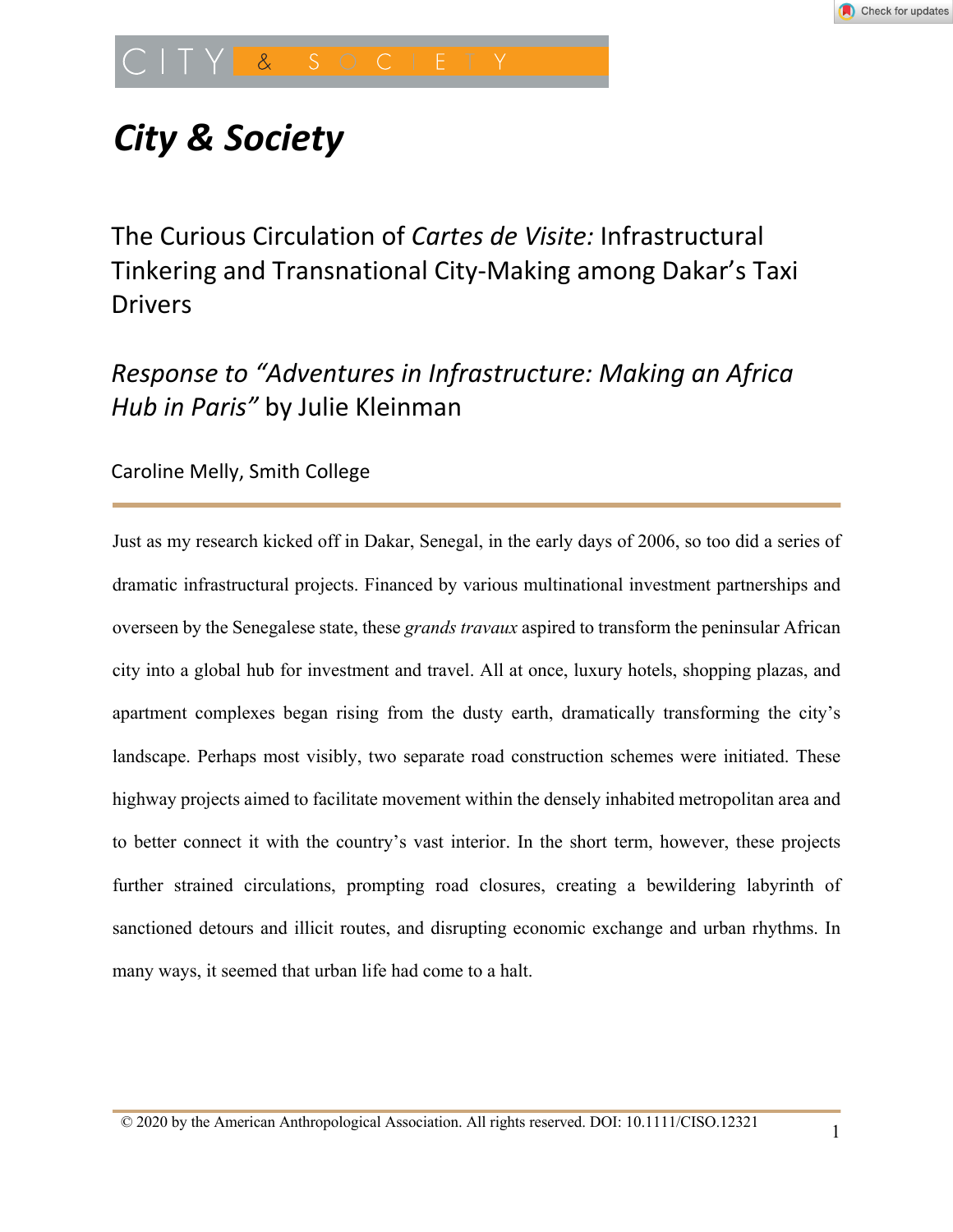These strained flows and blocked routes had a particularly profound effect on Dakar's taxi drivers (*taksimann-yi*), who relied on the movement of traffic to make their livelihoods. They complained bitterly of the toll that traffic jams (*embouteillages*) had exacted on their bodies, their vehicles, their income, and their sense of presence and purpose in the city. But amidst these increasingly stifling conditions, other kinds of circulation and exchange flourished. In particular, I became fascinated by the circulation of *cartes de visites*, or business cards, in these spaces of congestion and breakdown. Cab drivers—particularly younger, savvier types—were crafting and distributing their own personal cards while also amassing small collections from others they met.

As an intern at APIX, Senegal's national investment promotion agency, I was quite accustomed to the ritualized exchange of cartes de visite. Even in a digital age, swapping business cards was seen as an indispensable means of building bridges between individuals and institutions both within and far beyond Dakar. Small wooden or plastic holders stocked with personalized cards were ubiquitous fixtures on associates' desks, regardless of their rank within the institution. The cards were regularly affixed to packets of paperwork, pamphlets, and dossiers that circulated within and beyond APIX's headquarters in Dakar. In these instances, the cards moved along established bureaucratic channels, from one institutional checkpoint to the next, standing in place of individual investors themselves. Meetings with potential investors, visiting dignitaries, state and nongovernmental officials, and private sector representatives invariably ended with an elaborate exchange of cards, which in turn frequently led to more intimate conversation, convivial networking, and collaborations that would extend beyond the initial event. For instance, at a meeting I attended in Brussels on the topic of diasporic investment in Africa, the exchange of cartes de visite was so valued by participants that it threatened to overshadow the scheduled panels.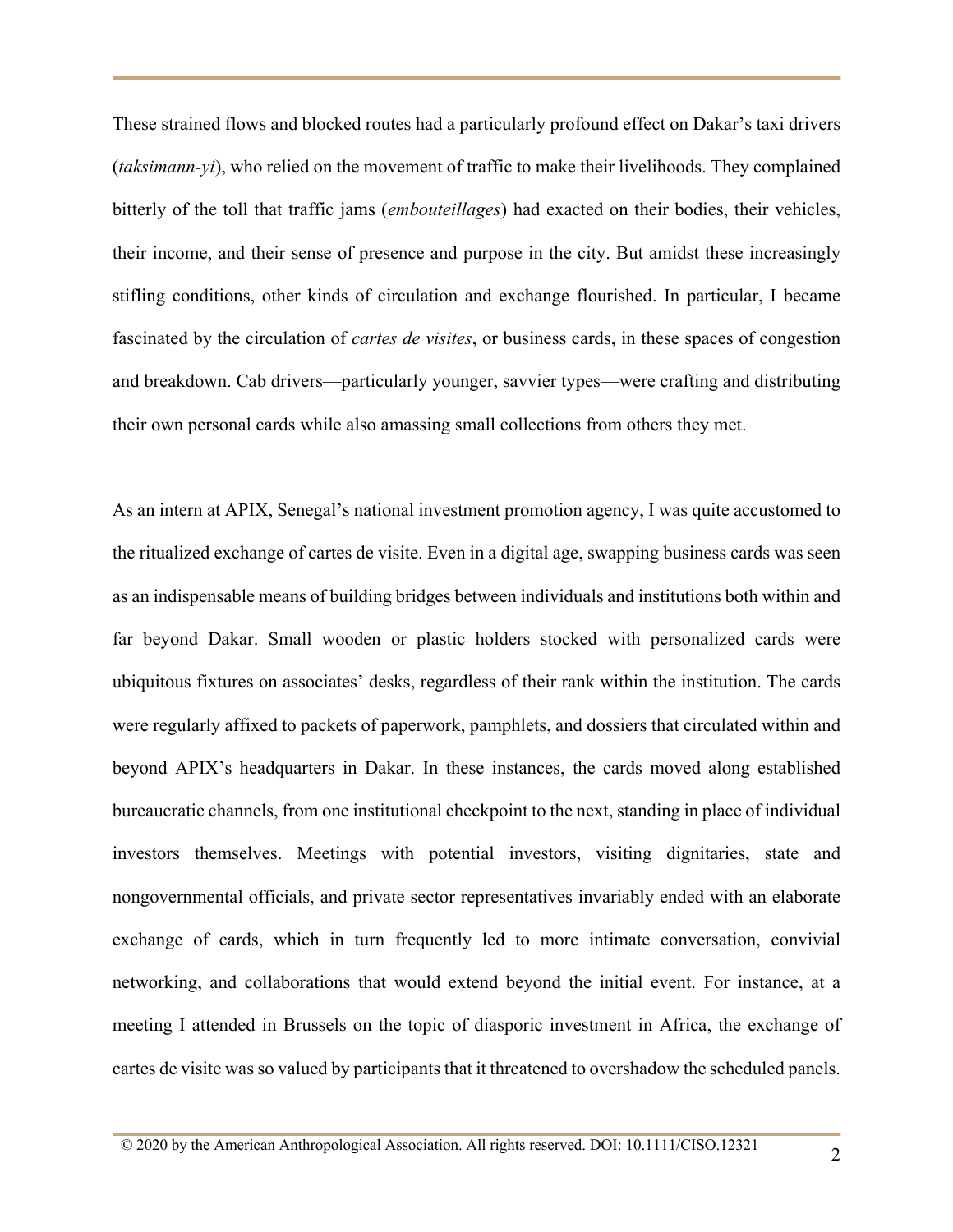While panelists tried to re-center attention on the formalized investment infrastructures that their institutions were developing, conference attendees were busy swapping business cards with the aim of assembling their own durable channels. Most of these tentative connections would surely dissolve, but perhaps some would lead to productive new alliances. Cartes de visites were such a critical part of this transnational bureaucratic landscape that I scrambled to have my own set printed soon after starting at my position. Through these card exchanges, I in turn became entangled in a complex set of relations that stretched beyond the confines of APIX's offices and the city itself.

I was nonetheless fascinated by the ways these practices and artifacts seemed to have seeped into traffic jams, transportation depots, market spaces, and sidewalk exchanges. It was not just elite Dakarois, I quickly realized, who were preoccupied with business cards and the social connections they cemented. How can we make ethnographic sense of these curious circulations? We might productively regard taxi drivers' cartes de visite as instances of postcolonial mimicry or performative display—as a means of asserting one's identity and social presence in an era of constant flux (Ferguson 2002; Newell 2012). We might also theorize that these cards are part of a rich history of visual signification and artisanal production in Dakar (see Becker & Zito 2014; Grabski 2017; Roberts & Roberts 2008), or as material objects that gather meaning and value through their lively movement and accumulation (Appadurai 1988; Steiner 1994). These varied scholarly perspectives would offer a wealth of useful insights into the cards and their transformative potential. But in this essay, I want to take a slightly different approach to sketch the kinds of complex relational channels these cards help to both illuminate and extend. Cab drivers'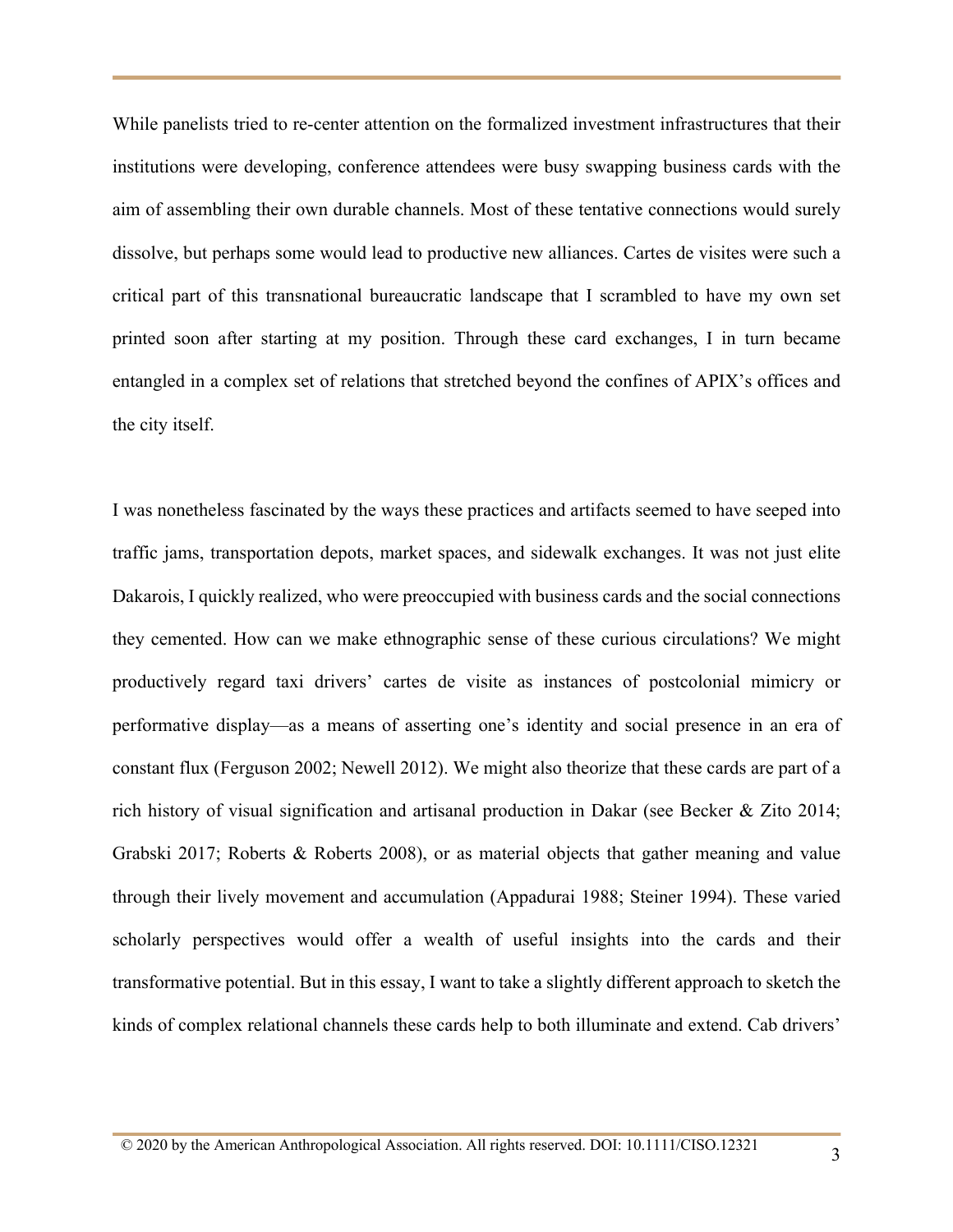cartes de visites exchanges, I suggest, hint at the contours of a much more elaborate infrastructure that emanates from points of congestion in the city.

I take my cue here from Julie Kleinman (2014), who examines how West African migrant "adventurers" have transformed Paris' famed Gare du Nord railway station into a hub of African sociality and exchange. She fixes her ethnographic attention on the remarkable infrastructural tinkering in which these men are engaged—on a set of collaborative practices they have dubbed the Gare du Nord method. She details the ways they cultivate and transmit expertise about systems and timetables, generate unexpected connections where gaps exist, forge alliances across differences, and weld together material routes and social networks, all with the aim of making life in Paris more livable. As Kleinman's analysis suggests, tinkering is a mode of being in and acting on the world that is always deeply embodied, experimental, contingent, and relational. Through adventurers' creative efforts, this dense tangle of European rail lines becomes plugged into a complex web of African-based infrastructures in unexpected ways, resulting in an altogether new spatio-temporal arrangement.

As Kleinman astutely points out, many of these migrant adventurers are "translating the techniques they mastered" to the streets of cities like Dakar (293). These techniques, I suggest, include tactics like the circulation of cartes de visites. These were not particularly pervasive practices—acquiring the cards required a substantial financial investment for most cab drivers—but they are nonetheless quite ethnographically significant. Varying in style and level of sophistication, the small cards these drivers distribute are typically printed at local shops on cardstock and emblazoned with the driver's name and his phone number or other contact information, as well as an often eclectic list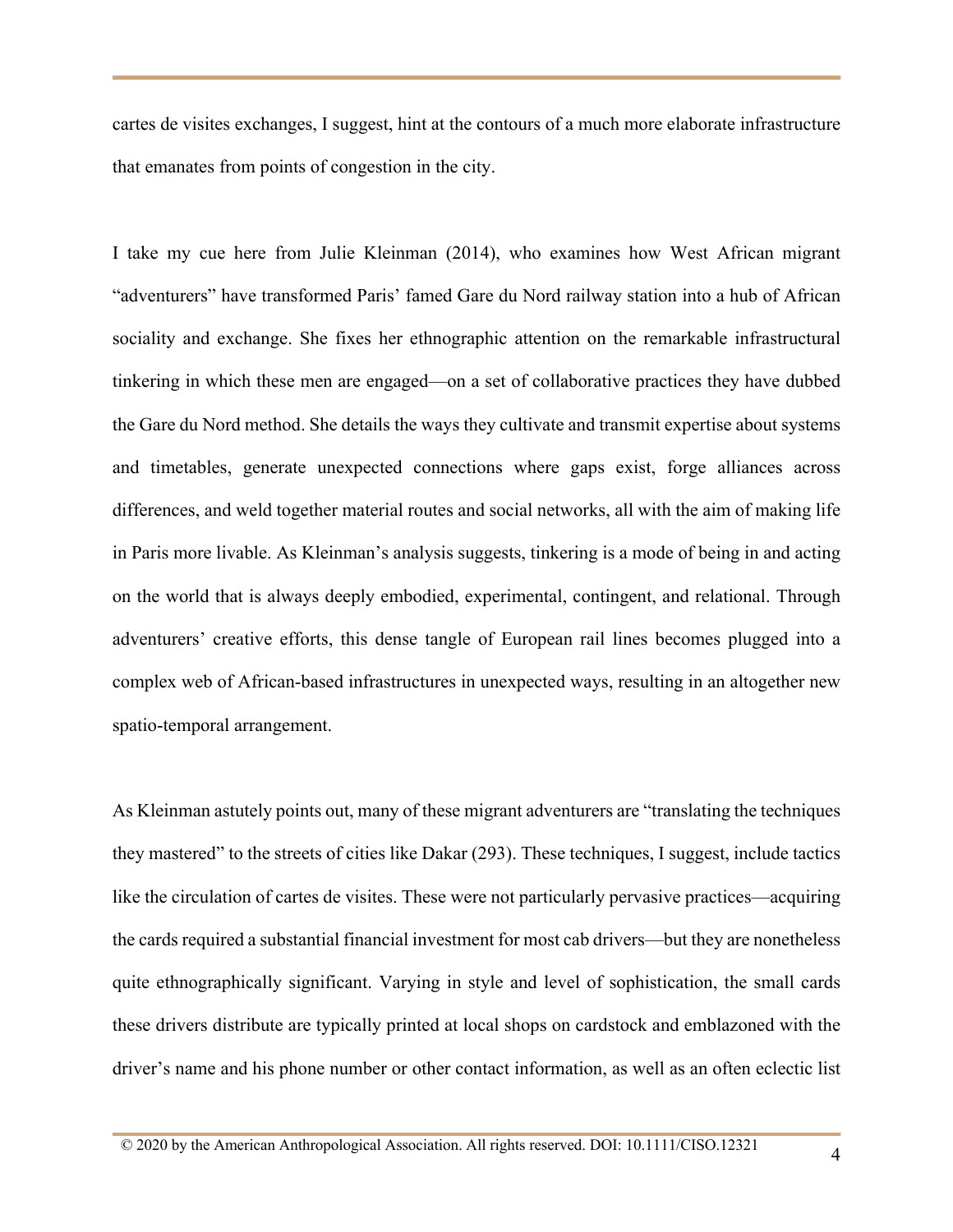(in French) of services offered. Unsurprisingly, most cards listed chauffeuring services, but they also often mentioned various other roles including tour guide, security guard, courier, laborer, tailor, musician, repairman, or technologist. These lively descriptions gesture to the kinds of social bridges the cards were intended to forge and to the gaps their creators hoped to address. In an increasingly inhospitable urban economy, and amidst ongoing infrastructural disruption and dislocation, many drivers explained to me that they could not depend on cab driving alone to support themselves and their households. Instead, they worked to cast themselves as flexible, adaptable, and capable of straddling occupational boundaries with ease. Like Kleinman's *hommes de l'aventure*, Dakar's taksimann-yi have worked to position themselves as urban experts uniquely qualified to navigate the city's difficult landscape, address gaps in services, facilitate networks, link outsiders with information or goods, translate opaque bureaucratic systems or urban networks, or perform tedious or time-consuming tasks on behalf of others.

There is a remarkable convergence between what I am describing here and the kinds of infrastructure-making practices Dinah Hannaford elaborates elsewhere in this issue. Like Chef Omar and Marie, many taxi drivers cast themselves as catering to an expatriate elite. It was in fact through a series of carte de visite exchanges that I met a couple of important interlocutors in the field. After learning I was a researcher, a handful of drivers eagerly handed me their business cards and encouraged me to get in touch if I needed anything. They often encouraged me, too, to pass their cards to (presumably elite) friends who might benefit from their services. They would highlight the alternative services they could provide and eagerly connect me with friends of theirs in the city who might have insights regarding visa practices, housing construction, infrastructure projects, development organizations, or clandestine pirogue trips. One taxi driver, named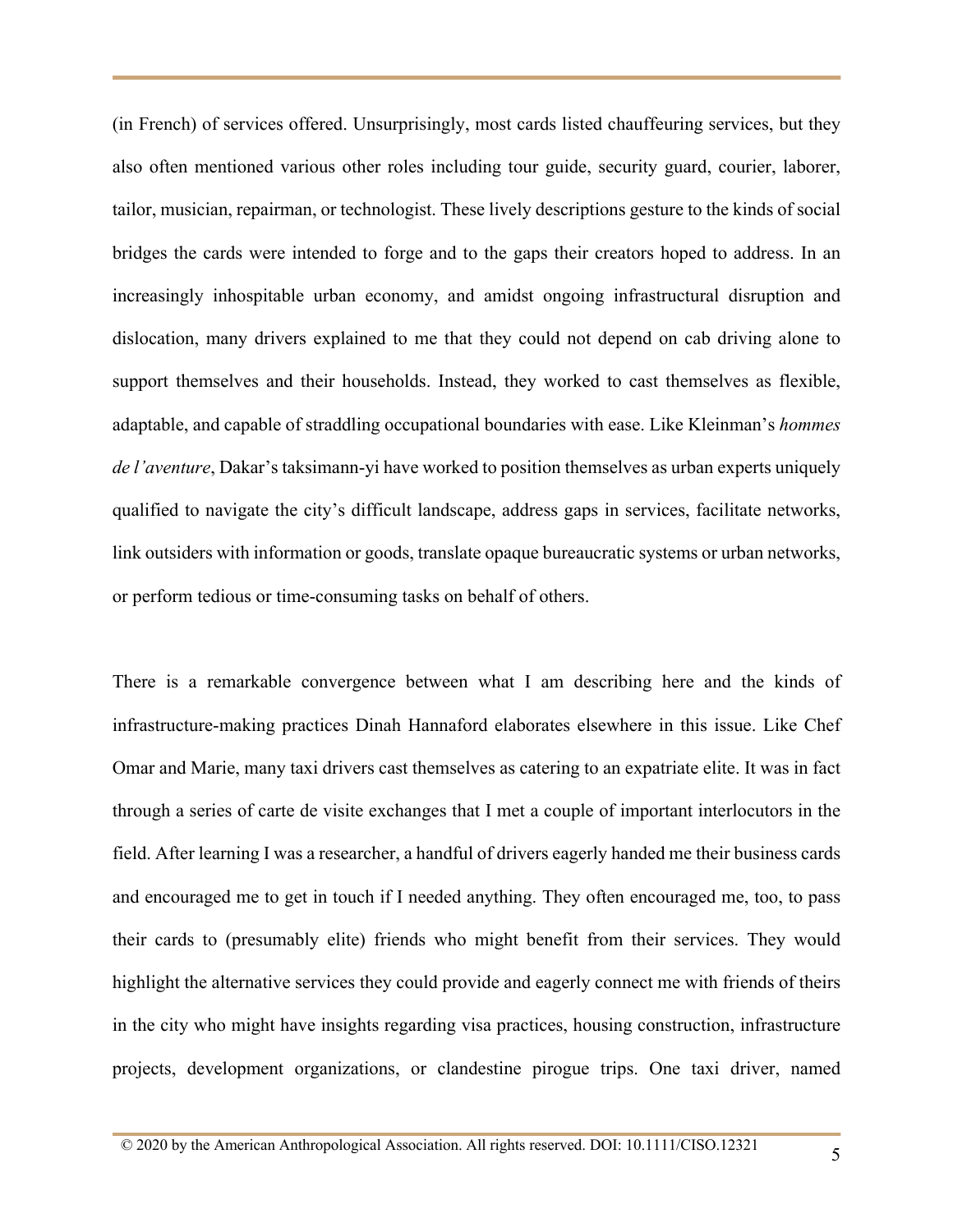Ousseynou, quickly became a frequent companion of mine on my journeys through the city, fashioning himself more as an urban intellectual and research assistant than a chauffeur, and introducing me to acquaintances he thought would be helpful. Some of his friends—a refrigerator salesman who'd attempted to migrate several times, a tech-savvy college graduate who cobbled together informal employment opportunities—then offered me makeshift cards of their own. Some drivers were also eager to show me the cartes de visite they had collected from people they'd met on their daily journeys through the city—from international business executives to NGO workers and traveling musicians. The drivers I knew during my research years were rarely in continued contact with those whose cards they had collected. Stashed in glove compartments or tucked into leather bags or pockets, these collections were instead regarded as visible proof of their accumulated relations. They were grounds upon which to build new social connections and negotiate potentially lucrative future opportunities. Drivers would share their collections with me as evidence of their strategic positioning within urban and global infrastructures. In this sense, the acts of giving, gathering, and displaying these cards represented a kind of "phatic labor," as Elyachar (2010) has described it, aimed at forging new relational channels that might transmit resources across rough urban terrain.

Through phatic practices of this sort, taxi drivers reconfigured Dakar's traffic-plagued roads as vital entrepreneurial hubs. To envision the city's roads as linked to capitalist expansion was, in some ways, firmly in line with state-spun narratives about infrastructural development and national economic futures. As I have described at length elsewhere (Melly 2013, 2017), concrete overpasses and sleek new roundabouts became the language through which the state expressed its commitment to global mantras of neoliberal partnership and free market exchange. But from the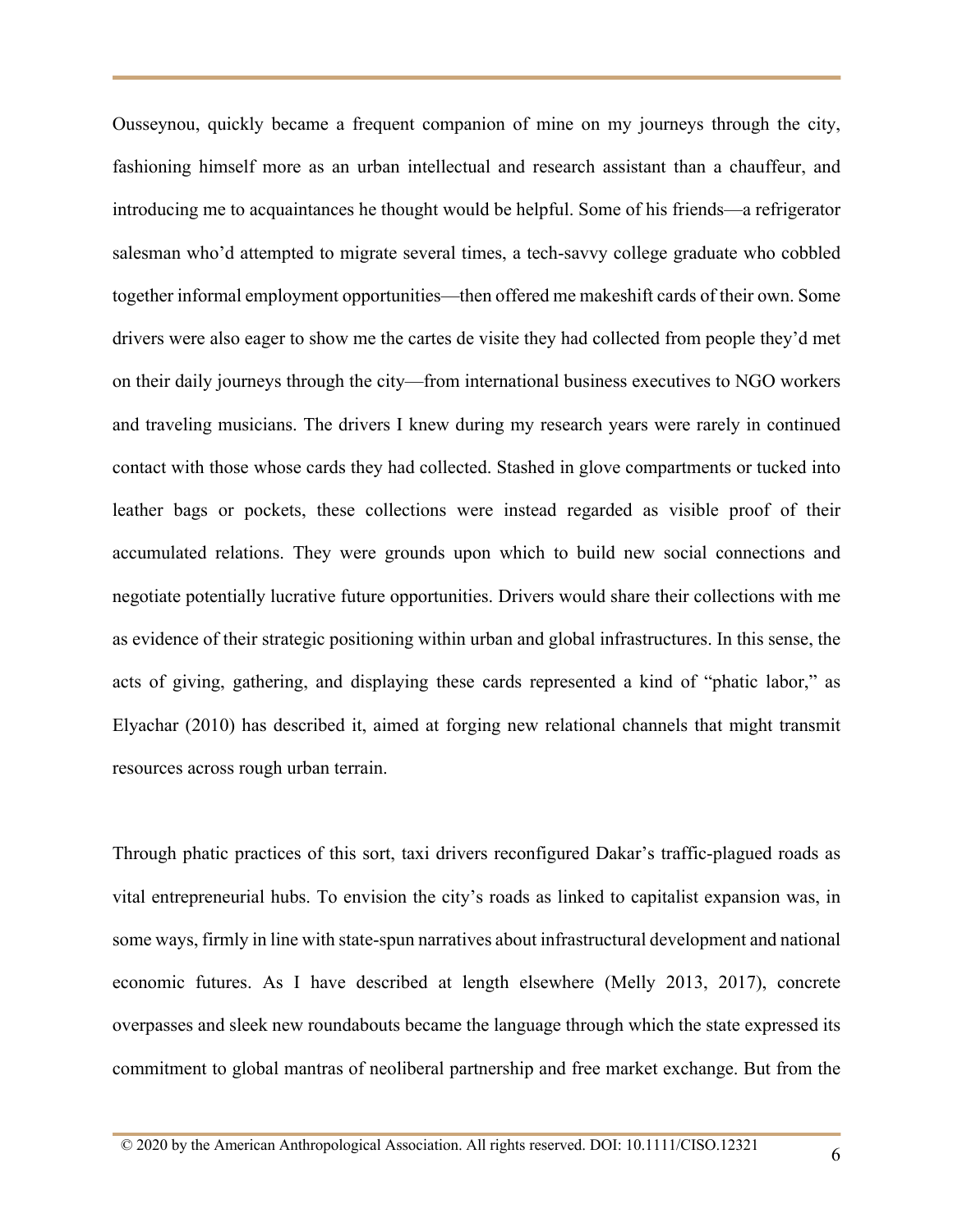vantage point of many of my taxi driver interlocutors, the city's new road structures were deeply exclusionary spaces. Built atop the ruins of French imperialism and postcolonial nationalism, these new surfaces, many drivers griped, were aimed not at improving everyday life for the city's urban majority but instead at facilitating the interests and movements of a cosmopolitan elite. Taxi drivers drew my attention to the government's blatant neglect of more marginal roads and neighborhoods, where residents dealt with impassable surfaces, electricity outages, sewage system ruptures, and insufficient housing (see Melly 2013). They also expressed anger at the differential burdens they bore as taxi drivers, as described above. In doing so, these men offered a trenchant critique of neoliberal development logics and of the Senegalese state's increasing detachment from citizens' everyday realities.

And yet, I found myself constantly astounded by the ways drivers used these very same lulls and breakdowns to their own creative advantage. Amidst embouteillage, drivers would strike up conversations, forge alliances, initiate exchanges, conjure new plans, and promote their entrepreneurial capacity. One driver used a traffic jam as an excuse to take a detour to pay his monthly contribution to a rotating credit scheme; the woman who ran it sold fruit from a roadside market, situated squarely within one of the city's most congested stretches of road. Another driver took advantage of slowdowns to study his English language manual—a strategy, he said, aimed at better connecting with foreign passengers. Taxi drivers' cartes de visite practices were thus one small, interwoven strategy for effectively controlling or recuperating one's time (see Sharma2014). But they were also aimed at reclaiming road spaces—maligned by many urbanites as a "gift" (*cadeau*) for a global elite—as key nodes in quotidian networks of communication and exchange. Like their adventurer kin at the Gare du Nord, taxi drivers used business cards alongside a host of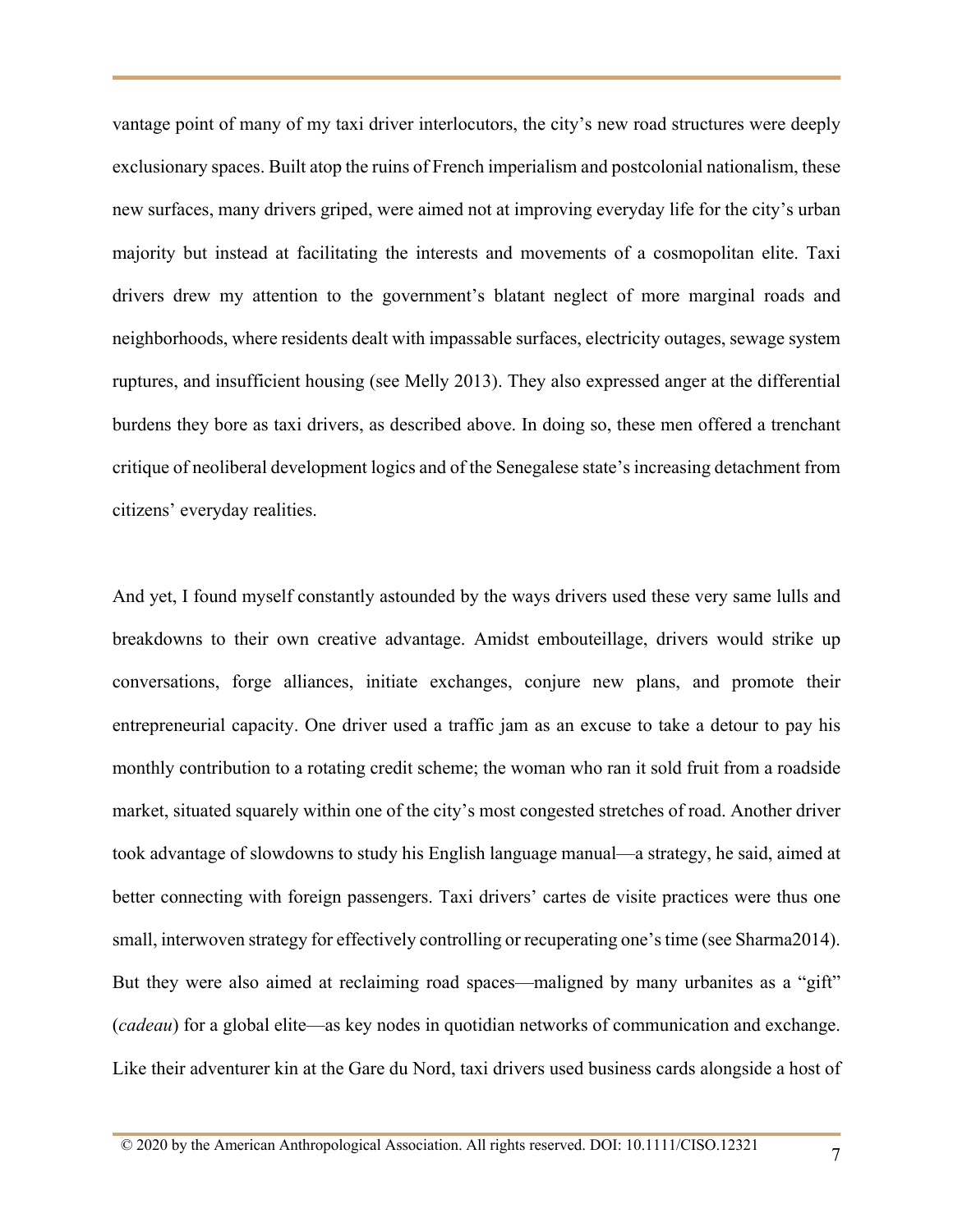other "playfully defiant" strategies to "make new conduits through old channels" (Kleinman 2014). In this way, such practices helped to re-center Dakar's traffic jams not as marginal sites of failed connection but as lively transnational hubs where thickened flows, chance encounters across differences, and strategic self-fashioning converged to produce new circuits of exchange and communication. Kleinman insightfully describes the Gare du Nord as a "lateral work agency," alternative lending institution, and hub for global remittance transfers (296). In astonishingly similar ways, Dakar's traffic-clogged streets proved to be ideal sites for entering into and exploiting global circuits of capital, labor, consumption, and information. By circulating and amassing homemade business cards, taksimann-yi were not merely imitating or replicating cosmopolitan business networks; they were working to insert themselves directly into these global circuits and temporalities.

Indeed, it was the global relevance and reach of these techniques that my cab driver interlocutors found so alluring. Cartes de visite exchanges were, above all, a potential bridge to lives and opportunities beyond Dakar. Printed in French and attentive to established design conventions, these cards were seen as a tool for carving relational channels beyond the confines of kin- and religious-based networks. While such affinities have long facilitated economic and social success in Senegal, the collective sentiment during my research years was that one's continued presence in Dakar was increasingly contingent on engaging with difference and migrating abroad. Migrant remittances prop up the vast majority of Dakar's households, after all, and diasporic imaginaries saturate everyday life and policy in this growing city (see Melly 2017). For my taksimann friends, the streets of Dakar are directly and inextricably linked to those of Paris, New York City, Shanghai, Johannesburg, and Jeddah. And so, drivers strategically distributed the cards outside of their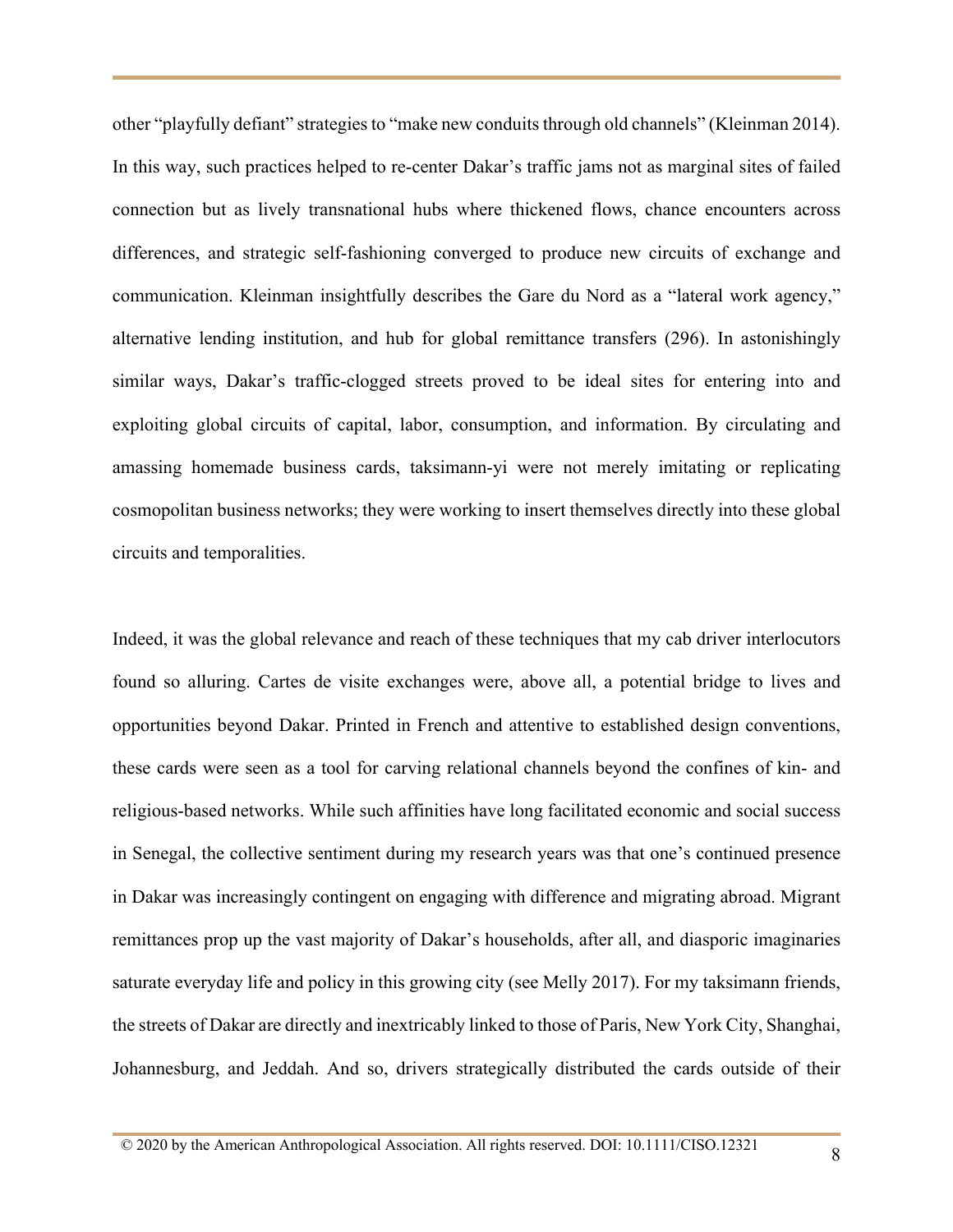personal networks in an effort to build future-focused relationships with the city's transnational elite, forging tenuous relational channels that might, in turn, lead them abroad. After learning I was an American citizen who would be returning to California after my research concluded, for instance, several drivers were eager to exchange business cards with me with the explicit hope that I might help them secure a visa to work as a chauffeur or a security guard in the US. Such propositions were, of course, a long shot for these men. These fleeting exchanges in fact hint at much more pervasive and persistent efforts among urbanites to forge and multiply possible paths abroad.

The Gare du Nord method Kleinman so vividly describes is not, then, merely *inspired* by strategies developed in Dakar. Rather, the cab drivers with whom I worked also engaged in these tactics with the unambiguous goal of becoming migrant-adventurers abroad. There is thus a remarkable recursiveness that characterizes the work of infrastructural translation, as Kleinman has termed it—an observation that helps raise lively new questions about transnational city-making and migratory temporalities. From this perspective, for instance, would we consider Dakar a sending or receiving community, a point of departure or arrival? Is it Paris or Dakar that is a migrant's aspiration and end goal? Or do these modes of framing miss the point altogether? By attending to the tensions, ambiguities, and inversions inherent in the process of infrastructure-making, we might find new ways to think and write about global mobility and urban life.